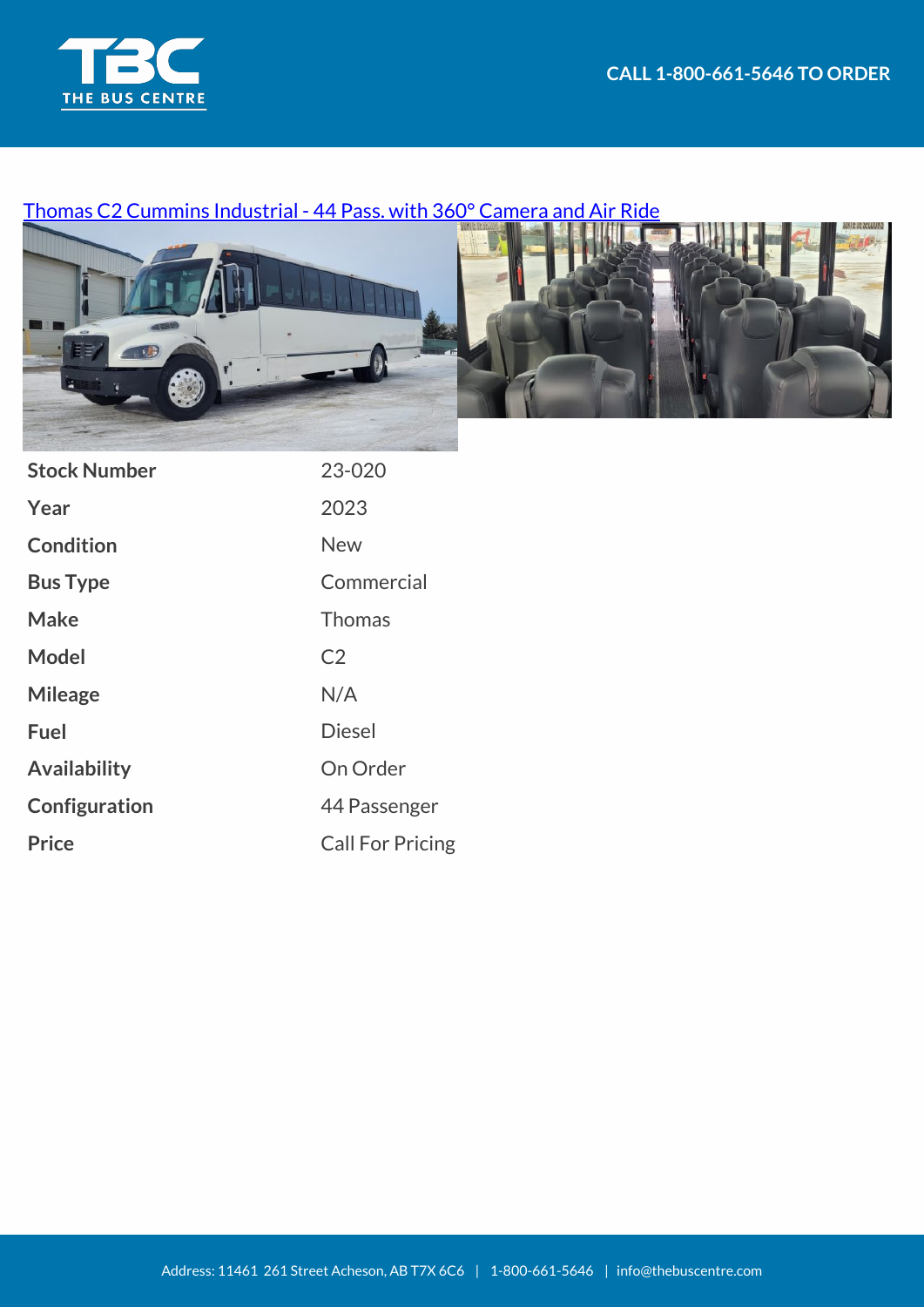

## **THOMAS C2 CUMMINS INDUSTRIAL - 44 PASS. WITH 360° CAMERA AND AIR RIDE**

[Download Vendor Brochure](https://thebuscentre.com/wp-content/uploads/Brochures/Thomas/specsheet-c2-transit-liner.pdf)

[Learn More](https://thomasbuiltbuses.com/more-buses/commercial-buses/transit-liner-c2/)

Unit 23-020

## **This Unit:**

- 2023 Thomas/Freightliner Saf-T-Liner C2 / 260hp Cummins Diesel
- 44 Passenger coach style seating
- Level 4 Leathermate reclining seats with 3 point seat belts
- Trac-Tech no-spin differential
- Air Ride rear suspension
- Smooth wall exterior
- Transit tinted windows
- Destination Signage Window
- Driver heated seat
- Tilt/telescopic steering
- 360° Rearview mirror camera
- Panoramic windshield
- Heated remote mirrors
- Overhead luggage racks
- Hydraulic disc ABS brakes
- Aluminum wheels
- LED headlights and interior lighting
- Safety grab handles and steps
- A/C front and rear
- Front/Rear heaters

**Multiple units available**